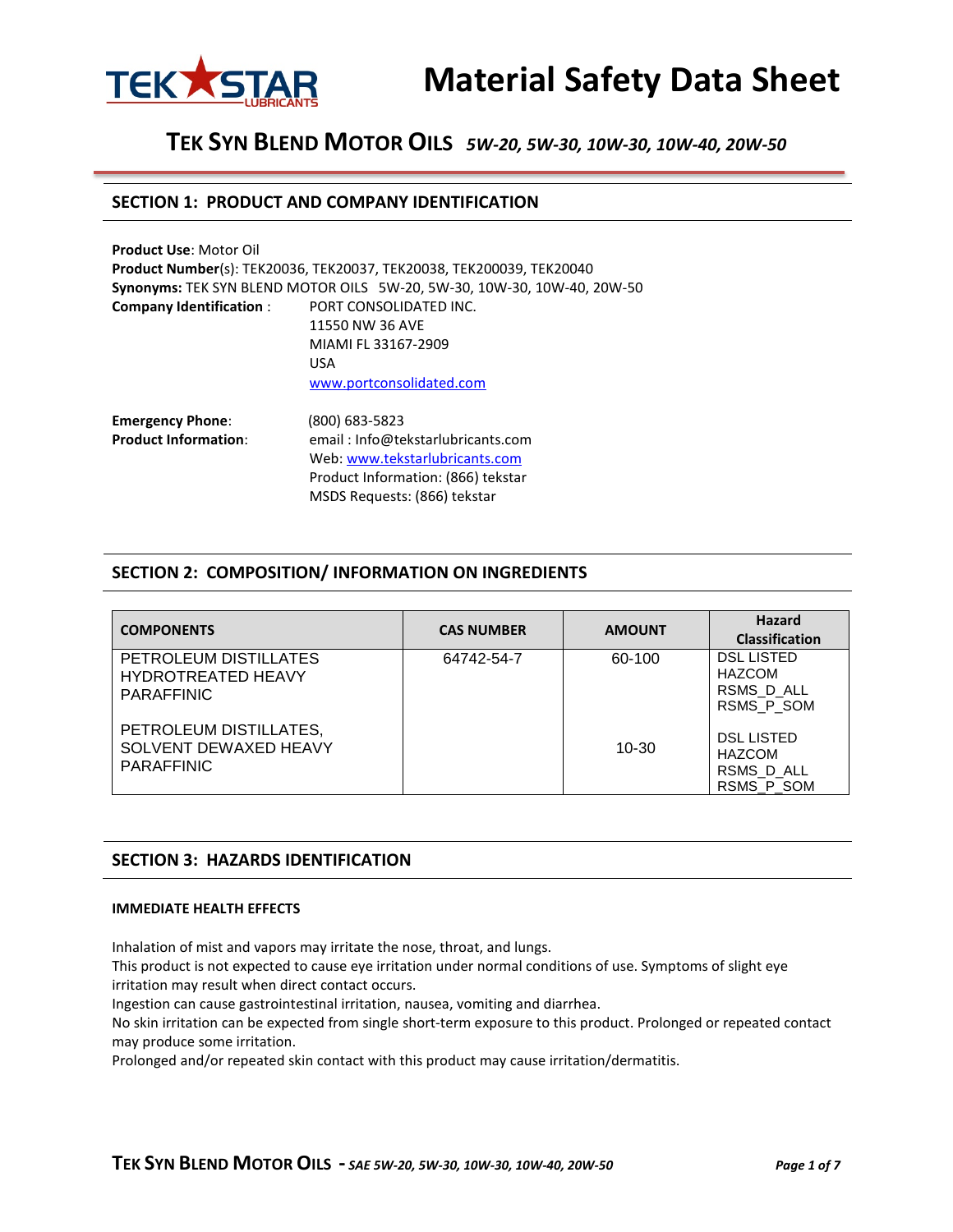

## **SECTION 4: FIRST AID MEASURES**

**Eye:** In case of contact with eyes, rinse immediately with plenty of water for at least 15 minutes and seek medical attention.

**Skin:** Immediately take off all contaminated clothing. Wash skin with soap and water. If irritation persists, get medical attention.

**Ingestion:** If the material is swallowed, get immediate medical attention or advice -- Do not induce vomiting. **Inhalation:** If gas/fume/vapor/dust/mist from the material is inhaled, remove the affected person immediately to fresh air. If irritation persists, get medical attention.

**Note to Physicians:** Treat symptomatically.

# **SECTION 5: FIRE FIGHTING MEASURES**

**Specific Methods:** Use water to cool fire-exposed containers, structures, and to protect personnel. **Specific Hazards:** Water or foam may cause frothing if the product is heated above 93 degrees C (200 degrees F). Combustion may produce the following products: Oxides of carbon, nitrogen, and phosphorus.

Decomposition of this product may yield hydrogen sulfide and sulfur dioxide.

Upon decomposition, this product emits carbon monoxide, carbon dioxide and/or low molecular weight hydrocarbons.

Empty container(s) may retain product residue -- solid, liquid, and/or vapor -- and can be dangerous. Do not pressurize, cut, weld, braze, solder, drill, grind, or expose such containers to heat, flame, sparks, static electricity, or other sources of ignition. They may explode and cause injury or death.

**Extinguishing Media:** Use dry chemical, foam, carbon dioxide or water fog. Water or foam may cause frothing. Carbon dioxide and inert gas can displace oxygen. Use caution when applying carbon dioxide or inert gas in confined spaces.

**Protection of Fire Fighters:** Firefighters must use full bunker gear including NIOSH-approved positive pressure selfcontained breathing apparatus to protect against potential hazardous combustion or decomposition products and oxygen deficiencies.

# **SECTION 6: ACCIDENTAL RELEASE MEASURES**

**Spill Management:** Do not touch damaged containers or spilled material unless wearing appropriate protective equipment. Slipping hazard; do not walk through spilled material. Stop leak if you can do so without risk. For small spills, absorb or cover with dry earth, sand, or other inert non-combustible absorbent material and place into waste containers for later disposal. Contain large spills to maximize product recovery or disposal. Prevent entry into waterways or sewers. In urban area, cleanup spill as soon as possible. In natural environments, seek cleanup advice from specialists to minimize physical habitat damage. This material will float on water. Absorbent pads and similar materials can be used. Comply with all laws and regulations.

**Reporting:** Report spills to local authorities as appropriate or required.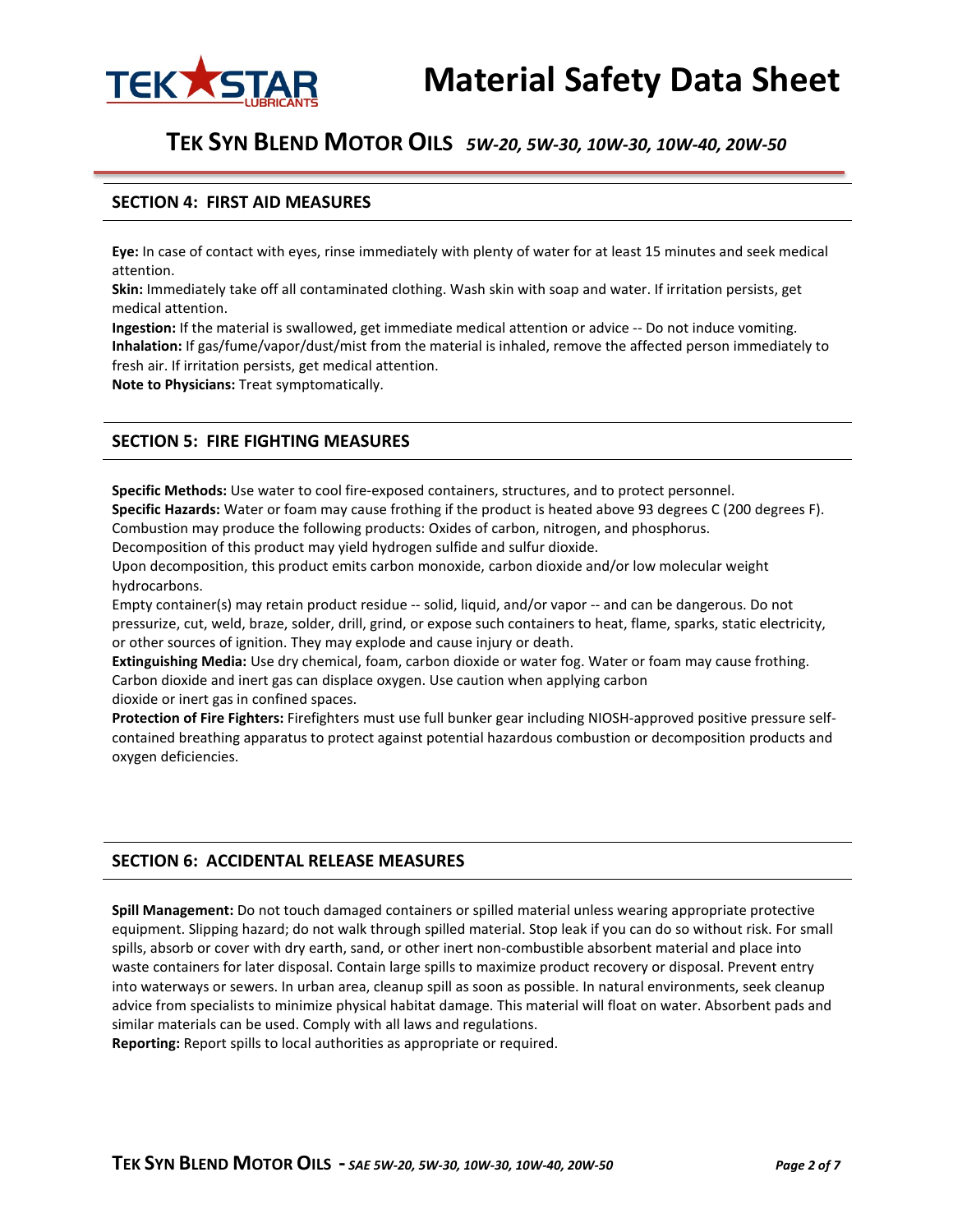

# *SECTION 7: HANDLING AND STORAGE*

**Handling:** Keep containers closed and do not handle or store near heat, sparks, or any other potential ignition sources. Avoid contact with oxidizing agents. Never siphon by mouth. Avoid contact with eyes, skin, and clothing. Avoid contamination and extreme temperatures.

Empty containers may contain product residues that can ignite with explosive force. Drain and purge equipment, as necessary, to remove material residues. Follow proper entry procedures, including compliance with 29 CFR 1910.146 prior to entering confined spaces such as tanks or pits. Use appropriate respiratory protection when concentrations exceed any established occupational exposure level (See Section 8). Promptly remove contaminated clothing. Wash exposed skin thoroughly with soap and water after handling.

Do not pressurize, cut, weld, braze solder, drill, grind or expose containers to flames, sparks, heat or other potential ignition sources. Protect containers against physical damage. Consult appropriate federal, state and local authorities before reusing, reconditioning, reclaiming, recycling or disposing of empty containers and/or waste residues of this product.

**Storage:** Keep container tightly closed. Store in a cool, dry, well-ventilated area. Store only in approved containers. Do not store with strong oxidizing agents. Do not store at elevated temperatures. Avoid storing product in direct sunlight for extended periods of time. Storage area must meet OSHA requirements and applicable fire codes. Consult appropriate federal, state and local authorities before reusing, reconditioning, reclaiming, recycling or disposing of empty containers or waste residues of this product.

# **SECTION 8: EXPOSURE CONTROLS/PERSONAL PROTECTION**

#### **GENERAL CONSIDERATIONS:**

Use good personal hygiene practices. Wash hands and other exposed skin areas with plenty of mild soap and water before eating, drinking, smoking, use of toilet facilities, or leaving work. DO NOT use gasoline, kerosene, solvents or harsh abrasives as skin cleaners. Since specific exposure standards/control limits have not been established for this product, the "Oil Mist, Mineral" exposure limits shown below are suggested as minimum control guidelines.

#### **ENGINEERING CONTROLS:**

Provide exhaust ventilation or other engineering controls to keep the airborne concentrations of mists and/or vapors below the recommended exposure limits (see below). An eye wash station and safety shower should be located near the work-station.

#### **PERSONAL PROTECTIVE EQUIPMENT**

Personal protective equipment should be selected based upon the conditions under which this material is used. A hazard assessment of the work area for PPE requirements should be conducted by a qualified professional pursuant to OSHA regulations. The following pictograms represent the minimum requirements for personal protective equipment. For certain operations, additional PPE may be required.

**Eye/Face Protection:** Safety glasses equipped with side shields are recommended as minimum protection in industrial settings. Wear goggles if splashing or spraying is anticipated. Wear goggles and face shield if material is heated above 125°F (51°C). Have suitable eye wash water available.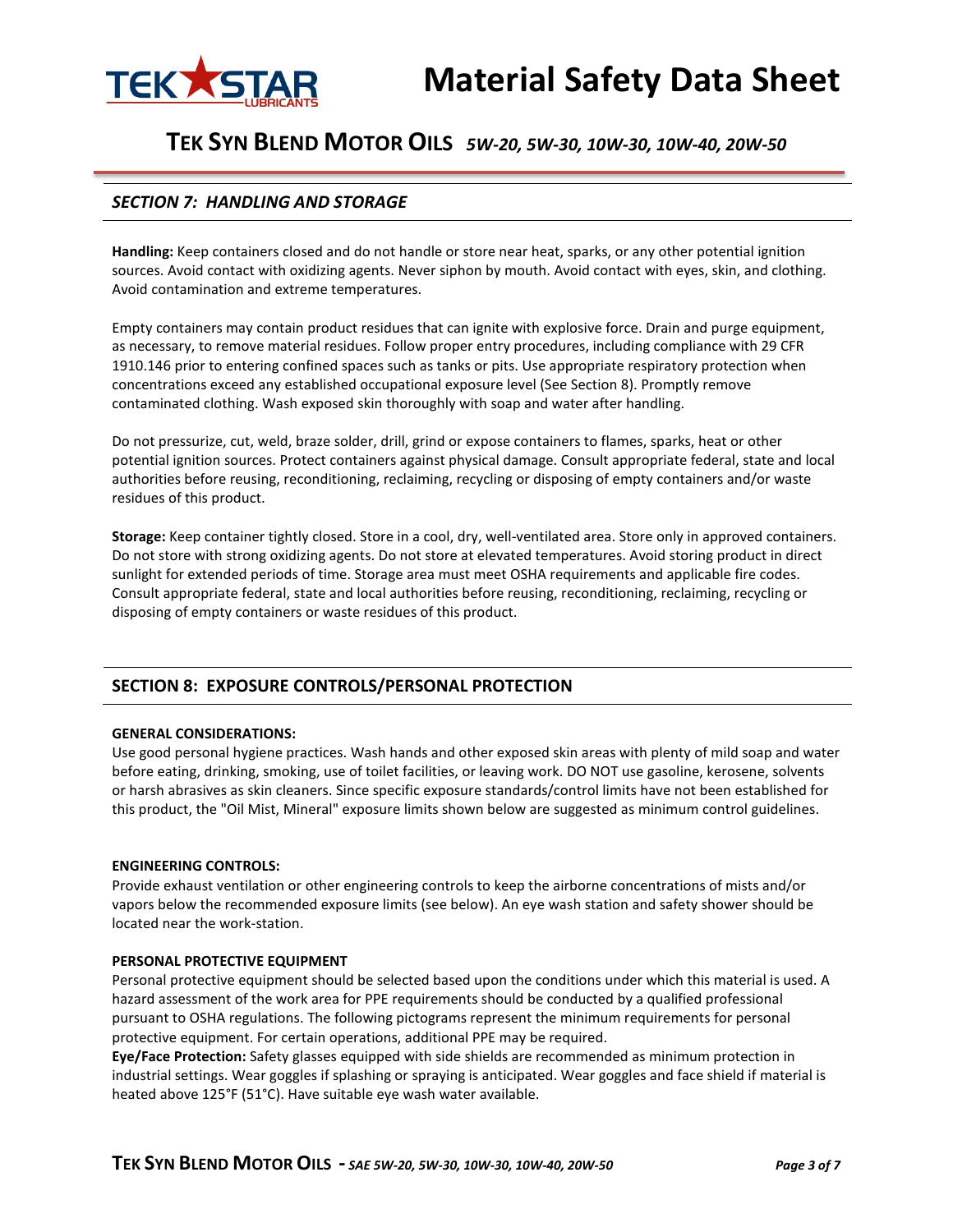

# **Material Safety Data Sheet**

# **TEK SYN BLEND MOTOR OILS** *5W-20, 5W-30, 10W-30, 10W-40, 20W-50*

**Hand Protection:** None required for incidental contact. Use gloves constructed of chemical resistant materials such as heavy nitrile rubber if frequent or prolonged contact is expected. Use heat-protective gloves when handling product at elevated temperatures.

**Body Protection:** Avoid prolonged or repeated skin contact. Use clean protective clothing if splashing or spraying conditions are present such as long-sleeved garment. Remove oil contaminated clothing and launder before reuse. Heavily contaminated clothing and leather goods should be removed promptly and cleaned or discarded. **Respiratory Protection:** If engineering controls do not maintain airborne concentrations to a level which is adequate to protect worker health, an approved respirator must be worn. Respirator selection, use and maintenance should be in accordance with the requirements of OSHA Respiratory Protection Standard 29 CFR 1910.134 and/or Canadian Standard CSA Z94.4.

### **SECTION 9: PHYSICAL AND CHEMICAL PROPERTIES**

#### **Attention: the data below are typical values and do not constitute a specification.**

**Color:** Amber **Physical State:** Liquid **Odor:** Petroleum odor **pH:** Not Applicable **Vapor Pressure:** <0.01 mmHg (<0.01kPa) @ 20 °C (68 °F) **Boiling Range:** Not available **Melting/Freezing Point:** Not available **Volatility:** Negligible volatility **Solubility:** Negligible solubility in cold water. **Specific Gravity:** 0.86 (Water =1) **Viscosity (cSt @ 40°C):** 9.82 **Flash Point:** Open cup: 244°C (471°F) (Cleveland.). **Additional Properties:** Gravity, ºAPI (ASTM D287) = 32.9 @ 60º F Density = 7.17 Lbs/gal. Viscosity (ASTM D2161) = 316 SUS @ 100º F

### **SECTION 10: STABILITY AND REACTIVITY**

**Chemical Stability:** This material is considered stable under normal ambient and anticipated storage and handling conditions of temperature and pressure.

**Hazardous Polymerization** Not expected to occur.

**Conditions to Avoid:** Keep away from extreme heat, sparks, open flame, and strongly oxidizing conditions.

**Materials Incompatibility:** Strong oxidizers.

**Hazardous Decomposition Products**: Decomposition of this product may emit oxides of nitrogen and carbon monoxide.

Decomposition of this product may yield oxides of phosphorus.

Decomposition of this product may emit oxides of sulfur.

Irritating and/or toxic gases may be emitted upon the product's decomposition.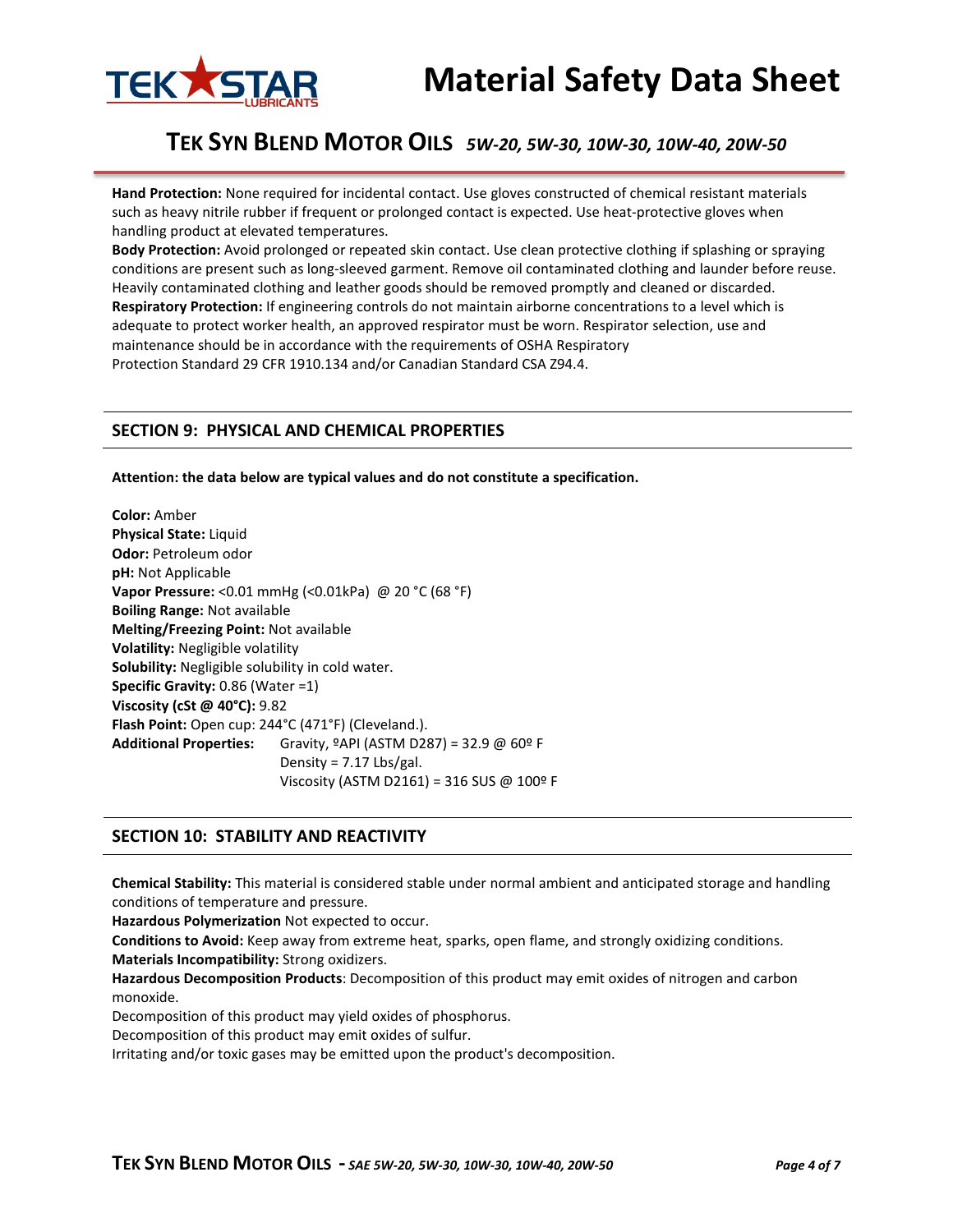

# **Material Safety Data Sheet**

# **TEK SYN BLEND MOTOR OILS** *5W-20, 5W-30, 10W-30, 10W-40, 20W-50*

# **SECTION 11: TOXICOLOGICAL INFORMATION**

**Inhalation:** Exposure to oil mist/fume/vapor may cause respiratory tract irritation.

**Skin Contact:** Prolonged or repeated contact with this product may dry and/or defat the skin. **Chronic (Long Term) Toxicity:** Animal testing data indicate that the reproductive effect (Testicular Atropy) from exposure to ZINC DIALKYL DITHIOPHOSPHATE is a non-specific chemical effect and is caused by stressing the animals due to severe skin irritation and weight loss.

In some laboratory animal studies ZINC DIALKYL DITHIOPHOSPHATE compounds are suspect of mutagenic effects. Continuous long term contact with used motor oil has caused skin cancer in animal tests. Base oil severely refined: Not carcinogenic in animal studies.

Representative material passes IP-346, Modified Ames test, and/or other screening tests.

# **SECTION 12: ECOLOGICAL INFORMATION**

#### **ECOTOXICITY**

Analysis for ecological effects has not been conducted on this product. However, if spilled, this product and any contaminated soil or water may be harmful to human, animal, and aquatic life. Also, the coating action associated with petroleum and petroleum products can be harmful or fatal to aquatic life and waterfowl.

#### **ENVIRONMENTAL FATE**

An environmental fate analysis is not available for this specific product. Plants and animals may experience harmful or fatal effects when coated with petroleum products. Petroleum-based (mineral) lubricating oils normally will float on water. In stagnant or slow-flowing waterways, an oil layer can cover a large surface area. As a result, this oil layer might limit or eliminate natural atmospheric oxygen transport into the water. With time, if not removed, oxygen depletion in the waterway may be sufficient to cause a fish kill or create an anaerobic environment. This material contains phosphorus which is a controlled element for disposal in effluent waters in most sections of North America. Phosphorus is known to enhance the formation of algae. Severe algae growth can reduce oxygen content in the water possibly below levels necessary to support marine life.

### **SECTION 13: DISPOSAL CONSIDERATIONS**

**Waste from Residues:** Dispose of waste material according to Local, State, Federal, and Provincial Environmental Regulation.

Empty containers may contain hazardous residues (vapors, liquid, and/or solid). Do not reuse the empty container without commercial cleaning or reconditioning.

Take used motor oils to a used oil collection center.

**Contaminated Packaging:** No consideration given when disposed of according to local, state, and Federal regulations.

### **SECTION 14: TRANSPORT INFORMATION**

The description shown may not apply to all shipping situations. Consult 49CFR, or appropriate Dangerous Goods Regulations, for additional description requirements (e.g., technical name) and mode-specific or quantity-specific shipping requirements.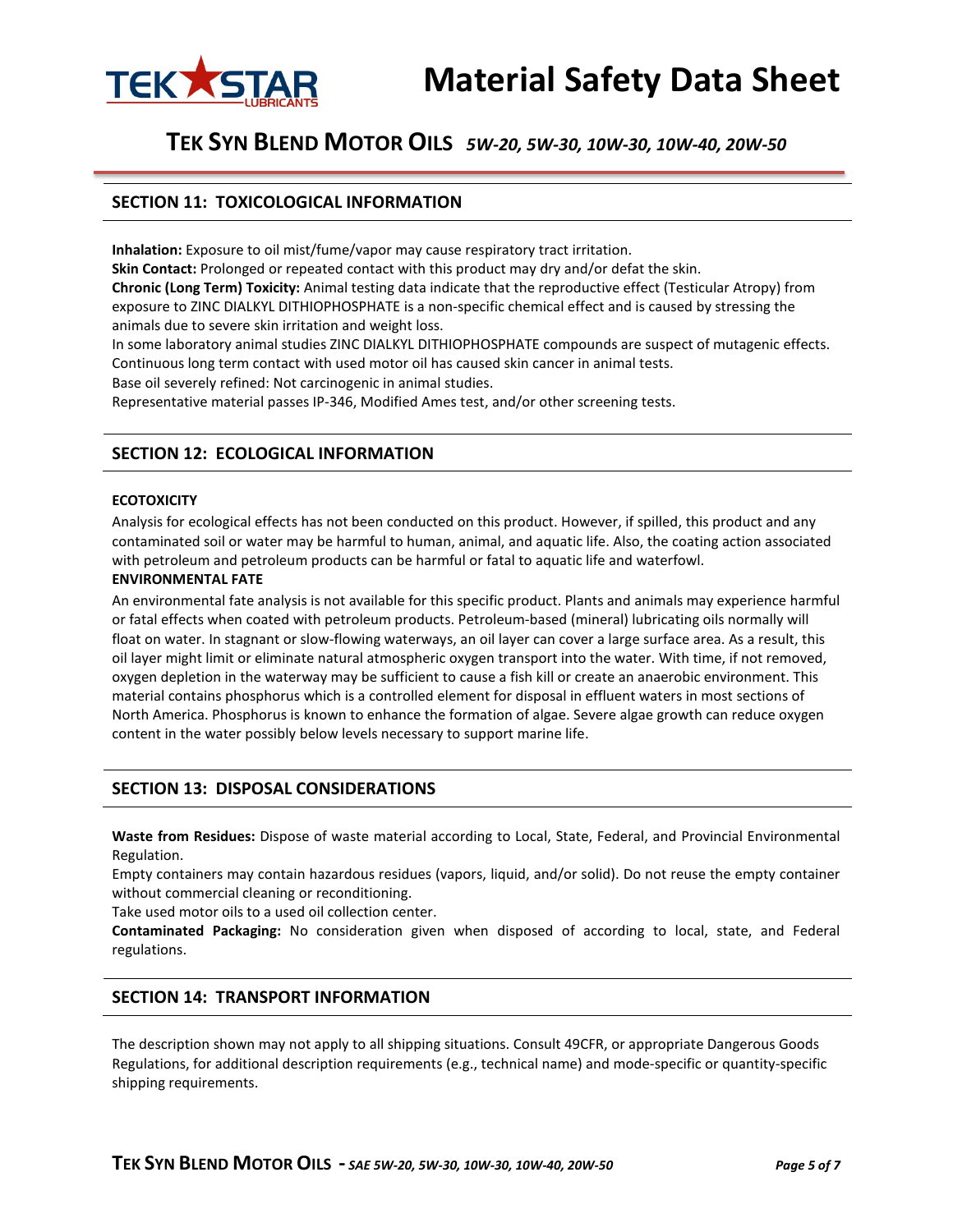



#### **U.S. Department of Transportation (DOT) 49 - CFR 172.101**

**US DOT Status:** Not regulated by the U.S. Department of Transportation as a hazardous material **Proper Shipping Name:** Not regulated. **Hazard Class:** Not regulated. **Packing Group:** Not applicable. **UN/NA Number:** Not regulated **Reportable Quantity:** A Reportable Quantity (RQ) has not been established for this material. **Emergency Response Guide No.:** Not applicable.

### **SECTION 15: REGULATORY INFORMATION**

**TSCA Inventory:** This product and/or its components are listed on the Toxic Substances Control Act (TSCA) inventory.

**SARA 302/304 Emergency Planning and Notification:** The Superfund Amendments and Reauthorization Act of 1986 (SARA) Title III requires facilities subject to Subparts 302 and 304 to submit emergency planning and notification information based on Threshold Planning Quantities (TPQs) and Reportable Quantities (RQs) for "Extremely Hazardous Substances" listed in 40 CFR 302.4 and 40 CFR 355. No components were identified.

**SARA 311/312 Hazard Identification:** The Superfund Amendments and Reauthorization Act of 1986 (SARA) Title III requires facilities subject to this subpart to submit aggregate information on chemicals by "Hazard Category" as defined in 40 CFR 370.2. This material would be classified under the following hazard categories: No SARA 311/312 hazard categories identified.

**SARA 313 Toxic Chemical Notification and Release Reporting:** This product contains the following components in concentrations above de minimis levels that are listed as toxic chemicals in 40 CFR Part 372 pursuant to the requirements of Section 313 of SARA: No components were identified.

**CERCLA:** The Comprehensive Environmental Response, Compensation, and Liability Act of 198 (CERCLA) requires notification of the National Response Center concerning release of quantities of "hazardous substances" equal to or greater than the reportable quantities (RQ's) listed in 40 CFR 302.4. As defined by CERCLA, the term "hazardous substance" does not include petroleum, including crude oil or any fraction thereof which is not otherwise specifically designated in 40 CFR 302.4. Chemical substances present in this product or refinery stream that may be subject to this statute are:

Zinc and Zinc Compounds, Concentration: <1%.

**Clean Water Act (CWA):** This material is classified as an oil under Section 311 of the Clean Water Act (CWA) and the Oil Pollution Act of 1990 (OPA). Discharges or spills which produce a visible sheen on waters of the United States, their adjoining shorelines, or into conduits leading to surface waters must be reported to the EPA's National Response Center at (800) 424-8802.

**California Proposition 65:** This material may contain the following components which are known to the State of California to cause cancer, birth defects or other reproductive harm, and may be subject to the requirements of California Proposition 65 (CA Health & Safety Code Section 25249.5):

Toluene: <0.0005%

**New Jersey Right-to-Know Label:** Motor oil

**Additional Remarks:** No additional regulatory remarks.